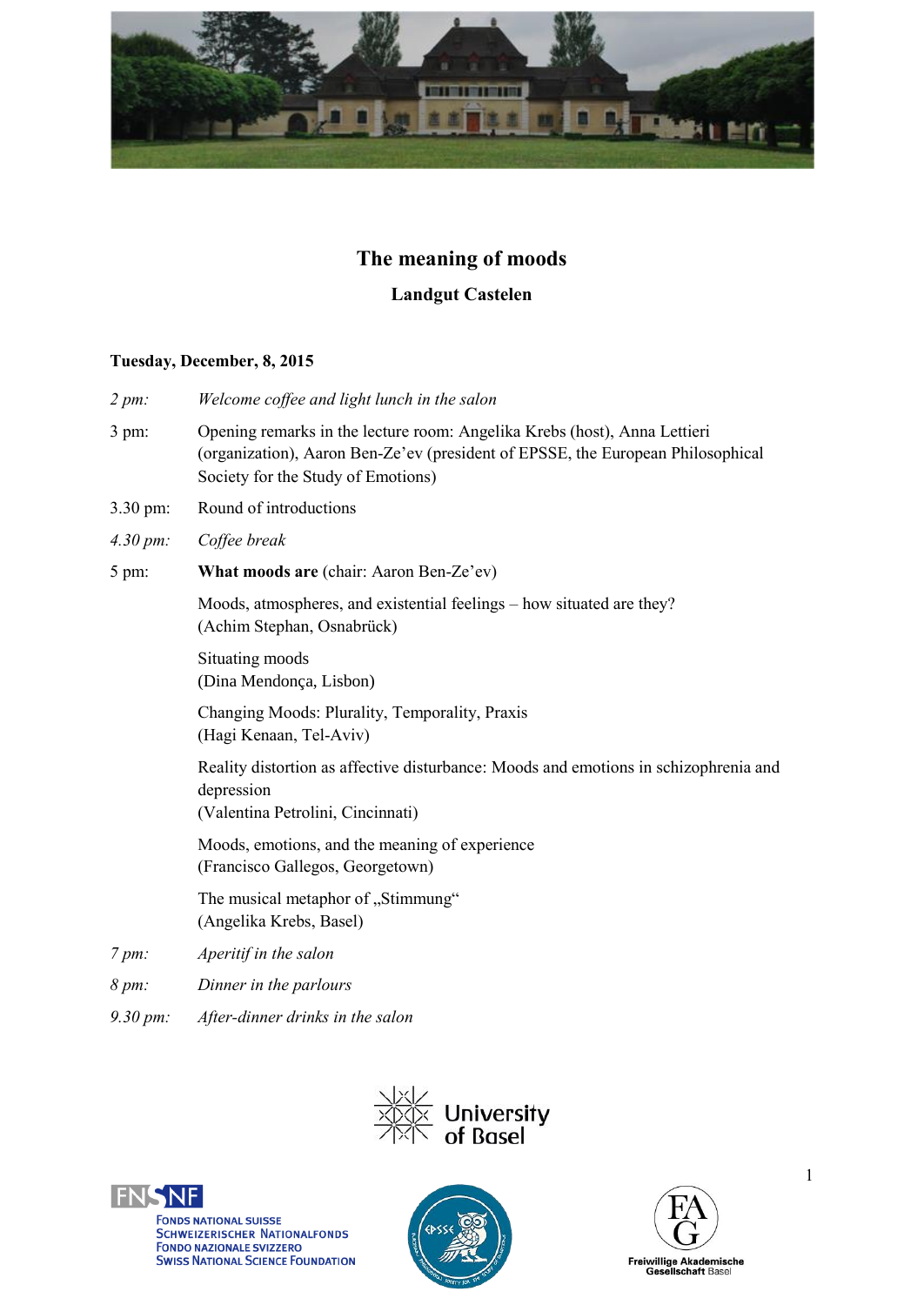

## **Wednesday, December, 9, 2015**

| 9 am:                 | What moods mean I: Heidegger (chair: Hagi Kenaan)                                                                                                 |
|-----------------------|---------------------------------------------------------------------------------------------------------------------------------------------------|
|                       | Moods that escape the subject, or: From being assailed by moods to not conceding to<br>(some) moods that assail us<br>(Simone Neuber, Heidelberg) |
|                       | The methodical role of moods pre and in Martin Heidegger's Being and Time<br>(Karl Kraatz, Marburg)                                               |
|                       | The intelligibility of moods. With regard to a dispute between Hegel and Heidegger<br>(Lucian Ionel, Freiburg)                                    |
|                       | From faint mood to strong emotion: Merging Heidegger and Sartre?<br>(Daniel O'Shiel, Leuven)                                                      |
|                       | Moods as groundlessness of the human experience between Heidegger and Wittgenstein<br>(Lucilla Guidi, Dresden)                                    |
| $10.30$ am:           | Coffee break                                                                                                                                      |
| $11$ am:              | Group discussion (4 groups in the parlours, the salon and the lecture room)                                                                       |
| 1 pm                  | Buffett lunch in the salon                                                                                                                        |
| 3 pm:                 | What moods mean II (chair: Achim Stephan)                                                                                                         |
|                       | Does loving longer mean loving more? On the nature of long-term affective states<br>(Aaron Ben-Ze'ev, Haifa)                                      |
|                       | Bollnow and Buddhism on positive ontological moods<br>(Bruno Haas, Göttingen)                                                                     |
|                       | Mystical feelings and the process of self-transformation, or: In which kind of world do<br>we want to live?<br>(Ruth Rebecca Tietjen, Tübingen)   |
|                       | Why bad moods matter: William James on melancholy and the meaning of life<br>(Heleen Pott, Rotterdam)                                             |
| $4.30 \, \text{pm}$ : | Coffee break                                                                                                                                      |
| 5 pm:                 | Group discussion (again in 4 groups)                                                                                                              |
| $7 \, \text{pm}$ :    | Aperitif in the salon                                                                                                                             |
| $8 \, \text{pm}$ :    | Dinner in the parlours                                                                                                                            |
| 9.30 pm:              | After-dinner drinks in the salon                                                                                                                  |